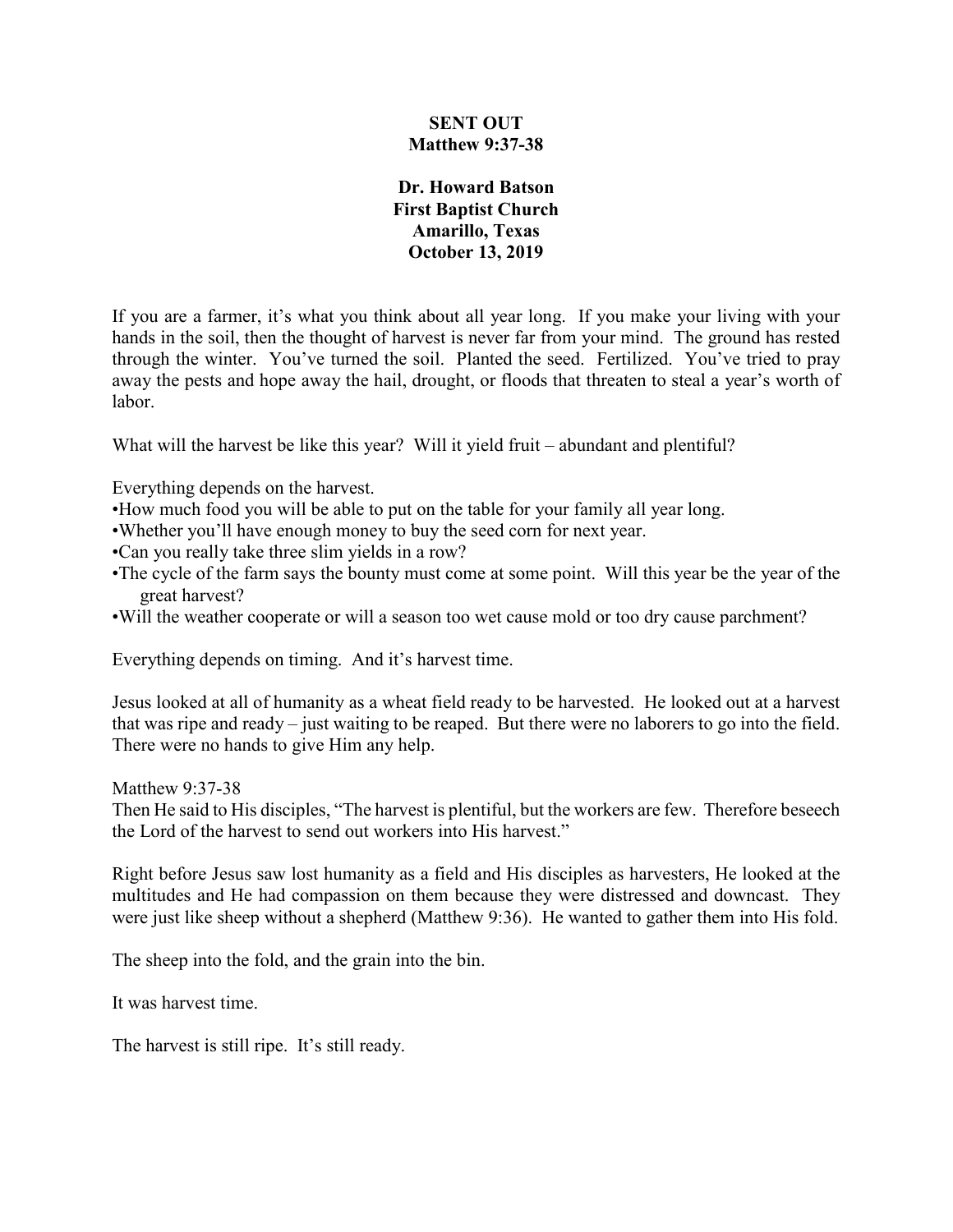The harvest is ready in the time between the ascension of Jesus and His return. That's the only harvest time we have. The season was then, and the season is now. And God calls us, as His laborers, into the field.

Will you go into the field? Will you share the story of Jesus? Will you pick the grain and bring it into the Kingdom? Will you lead people into the arms of God?

# **I. The harvest is plentiful.**

Your task, as a follower of Christ Jesus, is to bring more people into the Kingdom of God. More people into the church. To bring the good news of great joy to all people everywhere, starting with your family. Taking mission trips – perhaps across the street or across the globe – bringing the harvest into the Kingdom of God.

A church member shared with me that his father was about to undergo surgery. He shared Christ with his father. His father accepted Christ as a result of a word from his son.

If I were to ask you, right now, to list five folks who need Jesus Christ who are your family, your friends, co-workers – people for whom you are praying and actively seeking to incorporate into church – what five names would you put on your list? Could you name five? Could you name four? Could you give me three? Two? Or even one?

The harvest is plentiful. If we can't come up with five names – or even a single name – that we're trying to bring into the harvest, how can we ever consider ourselves laborers with God?

**Mike Nelson tells a story. He had the privilege of sharing an office with Bob Evans, a retired pastor who served a Lutheran congregation as a voluntary evangelism consultant. One week he had an insert that he placed in the Sunday worship bulletin that simply stated, "Surveys show that the average Lutheran invites someone to church once every 14 years." (www.homileticsonline.com)**

This isn't a Lutheran problem. It's a Baptist problem. It's a Christian problem.

Why do we not share our faith? Why are we so fearful? If the good news of God's love is for everybody, and if it really is good news, why are we reluctant to share good news?

A. For one thing, I think we've been ground down by an accommodating culture that teaches us that we have no right to share our faith with anyone. We're told, "You believe what you want, but leave me alone, and we won't try to influence each other." In fact, we really have reinvented God into a kinder, gentler old man where hell is a monstrous myth and everybody, in the end, gets in the gates of the Kingdom of God – a universal sense of salvation. **We've adopted Oprah-like theology when she said, "One of the biggest mistakes humans make is to believe there is only one way. Actually, there are many diverse paths leading to what you call God." (Richard Hostetter, "Oprah Winfrey and persistent universalism,"** *Restoration Herald***, Sept. 2002, quoted in** *Current Thoughts and Trends)*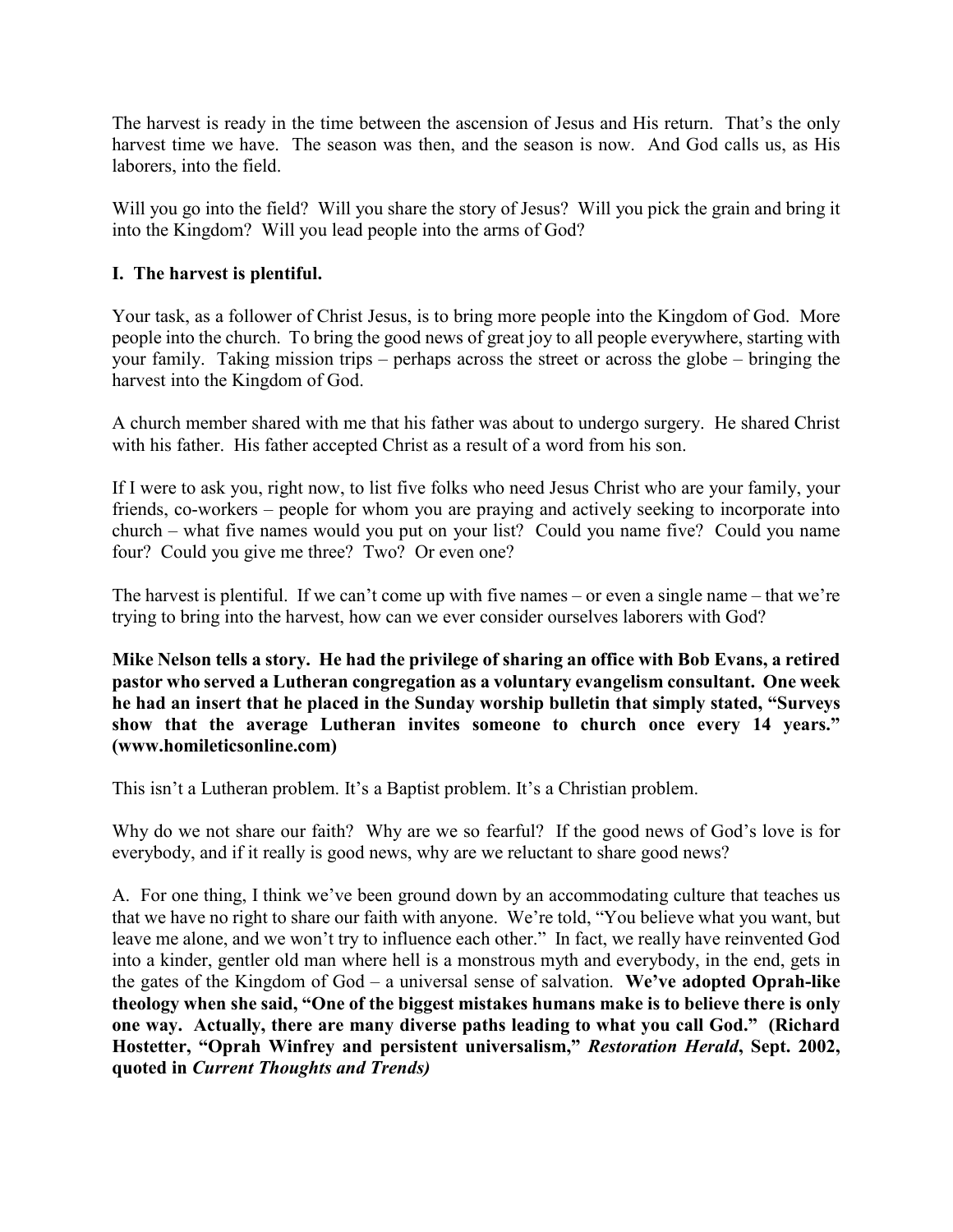C. S. Lewis wrote, "I would pay any price to be able to say truthfully, 'All will be saved.'" But C. S. Lewis, great intellect that he is, says he can't say that because there is no other name under heaven given to men by which we must be saved (Acts 4:12).

Jesus wants the harvest to come in at the moment he has compassion for the people. Look at Matthew 9:36. "And seeing the multitudes, He felt compassion for them, because they were distressed and downcast."

Instead of letting a common culture drive us away from sharing our faith, we must, rather, hear the call of the Messiah to have compassion enough for people to share the good news with them. Life can be lived differently. There can be hope because of Jesus Christ. There can be forgiveness of sins. We can be free from the power of sin and death because of the cross. There can be life eternal because we can choose to worship a resurrected Savior.

Do you love enough to share the gospel?

B. Another reason we don't participate in the harvest is that we feel like we're not worthy. We're an unworthy messenger to take such a great message. "I can't do it," we think to ourselves, because we have sin in our own lives.

The story is not dependent upon you. The story is dependent upon Jesus. You're not telling the story of your life. You're telling the story of Jesus Christ. And He has called the broken, the sinful, the wayward, and the weak to Himself.

And we must take this message to all people.

Jesus didn't seek to establish the preaching and teaching of God's word in only the fastest growing neighborhoods, the most popular school districts, or areas with the greatest financial capacity. The mission of Jesus does not employ such discriminating tactics. To live on mission as the people of God, we must avoid the tendency to focus only on those most like us or those who have the most potential to be like us. The gospel is for all people in all places, not some people in some places.

# **In a classic study of evangelism in the early church, Michael Green observed, "They made the grace of God credible by a society of love and mutual care which astonished the pagans and was recognized as something entirely new. It lent persuasiveness to their claim that the new age had dawned in Christ. (Michael Green,** *Evangelism in the Early Church***)**

The harvest is plentiful. The world is dying and lost, alienated from God, separated from His people. And it's not just in the lands far, far away. It's your neighbor across the street. It's the new teacher in the classroom across the hall. It's the new clerical worker in the cubicle next to yours. It's the new doctor in town who shares in your practice. Maybe it's an old, old friend – you've lacked the courage, you've neglected to tell the story.

The harvest is plentiful.

# **II. The workers are few.**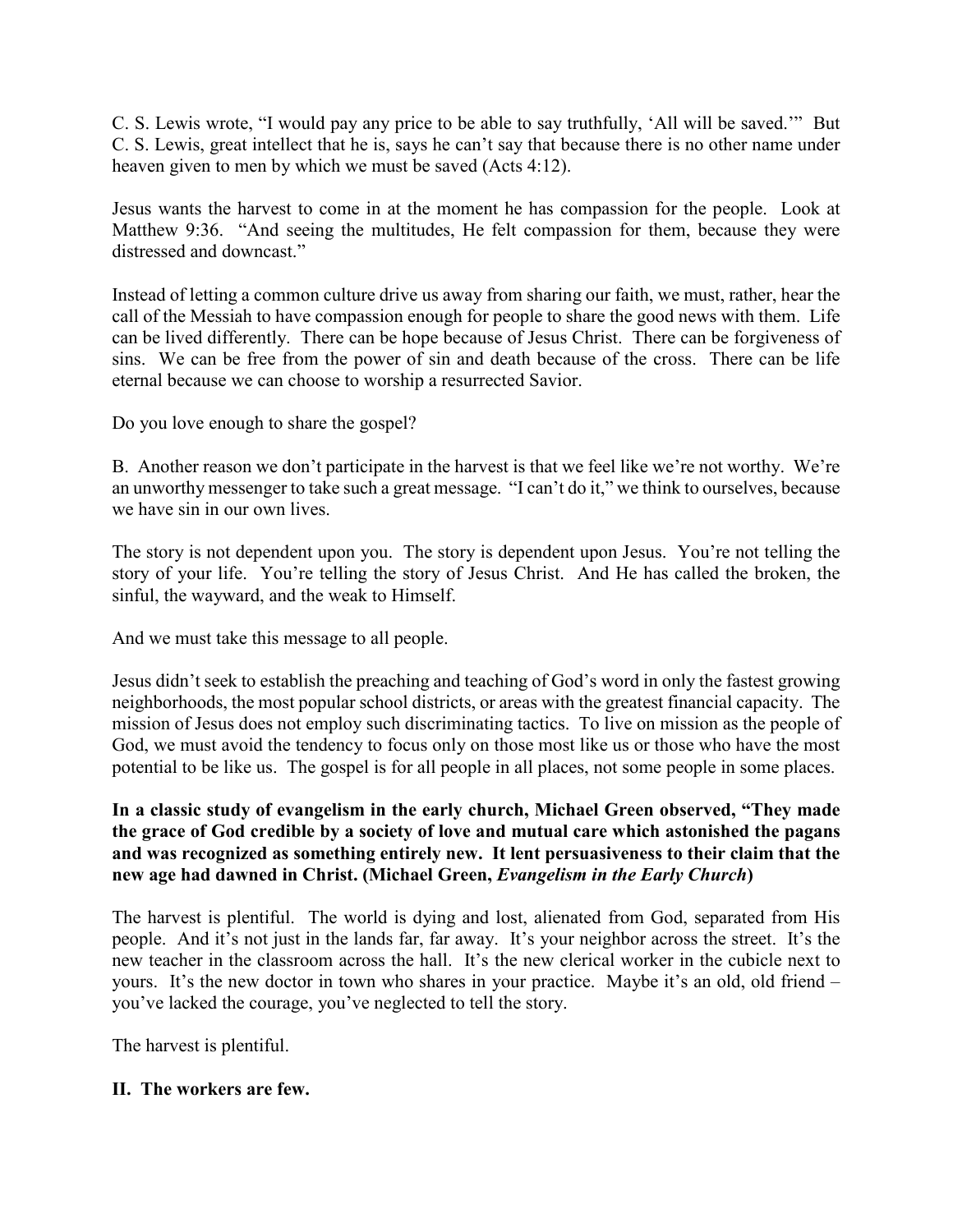God does not send without equipping those sent with everything they need. God does not send those who are not ready, or able. And this is where faith comes in, because we may not think we are ready, And yet our readiness is not in what we think, For the power is in God who sends And if God sends us, we will be ready And it all begins with the very simple thing Of praying to the Lord of the Harvest to send out laborers Of asking God each day what He would have us do With the day he has given us. (www.lutheran-hymnal.com/sermons/020616)

God doesn't have a Plan B by which He is going to save His creation. His plan was to send the Christ. This Christ would lead the disciples. The disciples would reproduce themselves by leading others to Christ throughout these 2,000 years of history since the day of Jesus. You and I are the important plan of God. The church is the Bride of Christ. We are the bearers of the message. We cannot shun or shirk our responsibility. There is no other plan than God's plan to use you to bring in the harvest.

**An observer asked Lyman Beecher, a well-known preacher of old, how it was that he had so many converts every Sunday. Dr. Beecher answered, "I preach on Sunday and I have 400 members. They go out and preach every day, and that is the way it works. With the blessing of God, that's the way it works." (William R. Key, "The What-Is and How-To of Evangelism, The Foundation for Evangelism, www.evangelize.org/articles/article22.htm, July 6, 1999)**

Sharing the gospel of Jesus Christ is my job. But it's not any more my task or burden than it is your task or your burden. You are a bearer of the story. You are walking in the light. You are the salt of the earth. You are a vessel that contains the message. And you must go out  $-$  you must share, you must speak.

Sometimes we can get so caught up in playing church and keeping the ministries going and serving ourselves that we forget the purpose for which we exist.

**In a book by Irving Wallace, he tells the story of a man named William Phelps Eno. William Phelps Eno is known as the father of traffic safety. When William was born, there were no automobiles, but Eno watched as horses gave way to carriages, which gave way to automobiles. He wrote numerous articles on traffic safety and practical traffic patterns. He even established a nonprofit organization to study traffic safety.** 

**But here's the great irony. Phelps never learned to drive a car. He talked about how to drive a car. He talked about rules and safety on the road. He knew everything about what**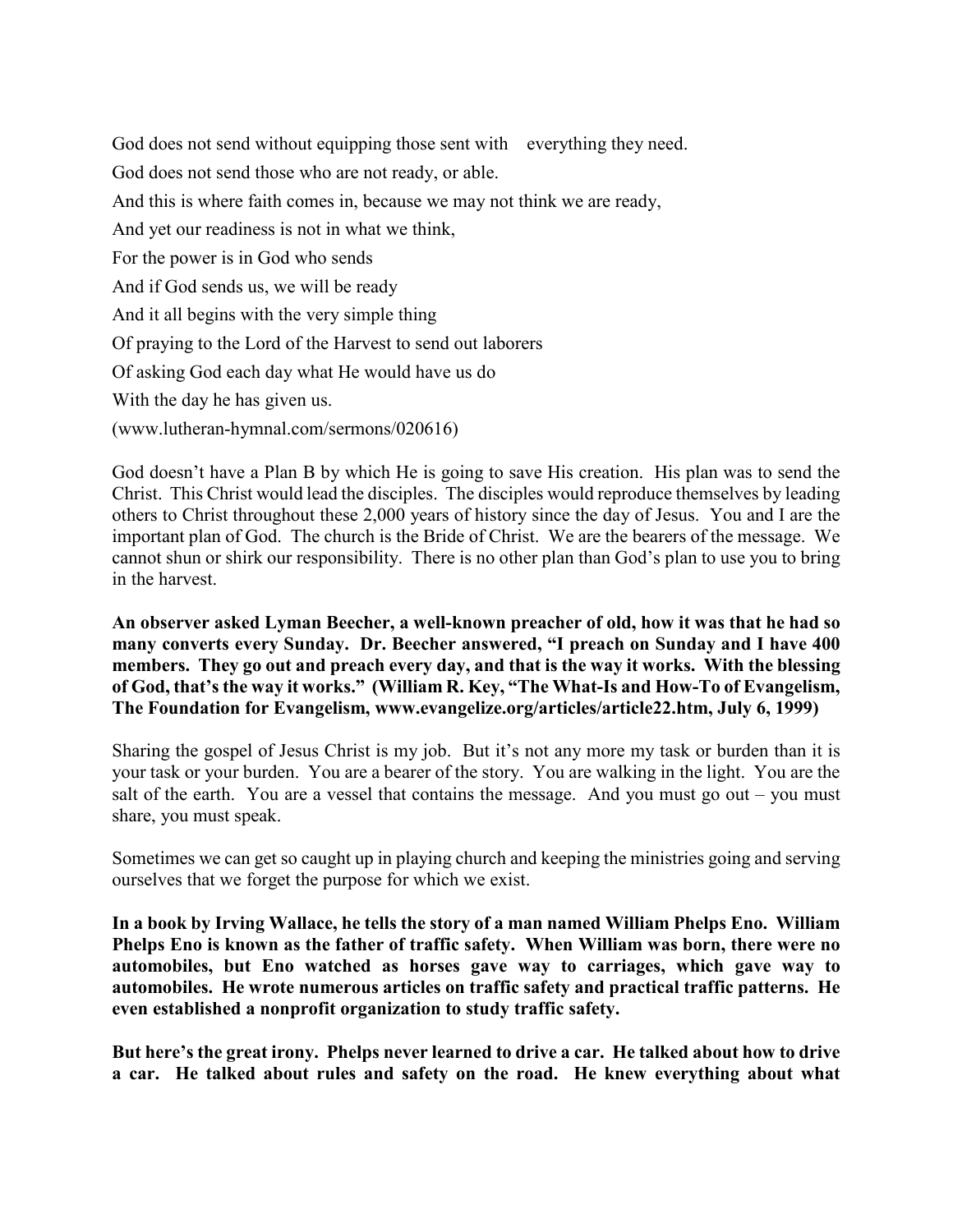## **everybody else ought to do, but William himself never drove a car. (Michael Shannon,**  *Preaching,* **Jan/Feb 2002)**

How about it, preacher? How about it, staff member? How about it, deacon? How about it, Sunday School teacher? We can talk about leading people to Jesus. We can pray about leading people to Jesus. But at the end, we must share the story of Jesus.

The laborers are few. But the good news is that God has chosen you to go and tell.

## **III. Pray to the Lord to send out workers**

We don't want to share the gospel mechanically. We want to share the gospel empowered by the Spirit of God. We are to pray that the Lord of the harvest will send His church, will send you, will send me out into the fields ready to bring in the harvest, ready to bring in the fruit for His Kingdom.

Who have you neglected to bring into the Kingdom? Who have you neglected to pray for? Pray that the Lord of harvest will send workers into His field.

**Years ago, a new Christian by the name of Albert McMakin, 24 years of age, loaded up his truck with friends, taking them each night to an evangelistic campaign in his city. You may never have heard McMakin's name. But you have heard the name of one of his passengers – a young man who was converted that week. His name was Billy Graham. (***Turning Point Daily Devotional,* **5/1/04)**

Who do you have room for in your pickup? Who can you lead to Christ so they can lead the world to Christ?

You know, the difficulty with prayer is that you can't ask the Lord to send people out into the harvest unless you, yourself, are willing to be one of those people. God knew that prayer was transforming. And even as you pray for God to send others, you have to be willing to go yourself.

Notice that we are to send out workers into His harvest. So much of contemporary church is terribly misguided. So many churches have tried to rewrite their worship in such a way as to attract lost people, to try to bring people into their worship services who are more attracted by flash and style than they are by theology and substance. The problem with the "seeker service" is that designing one's worship service around those who may be seeking God but do not know God is that we spend more time entertaining the goats than we have feeding the sheep.

Really, quite frankly, very little evangelism begins here in the sanctuary. It happens when you and I go out. "Send out workers..." (Matthew 9:38). We can't expect the wheat to come to us.

**There's a story – now, I know it's a fish story, but it's supposed to be substantiated by a journalist. A man by the name of Jim Cone was boating on the Intracoastal Waterway in North Carolina when a Spanish mackerel jumped into his boat. It grazed his daughter's head and landed in his wife's lap. Other than a few small cuts, there were no injuries except to the fish. (Michael Shannon,** *Preaching,* **Jan/Feb 2003)**